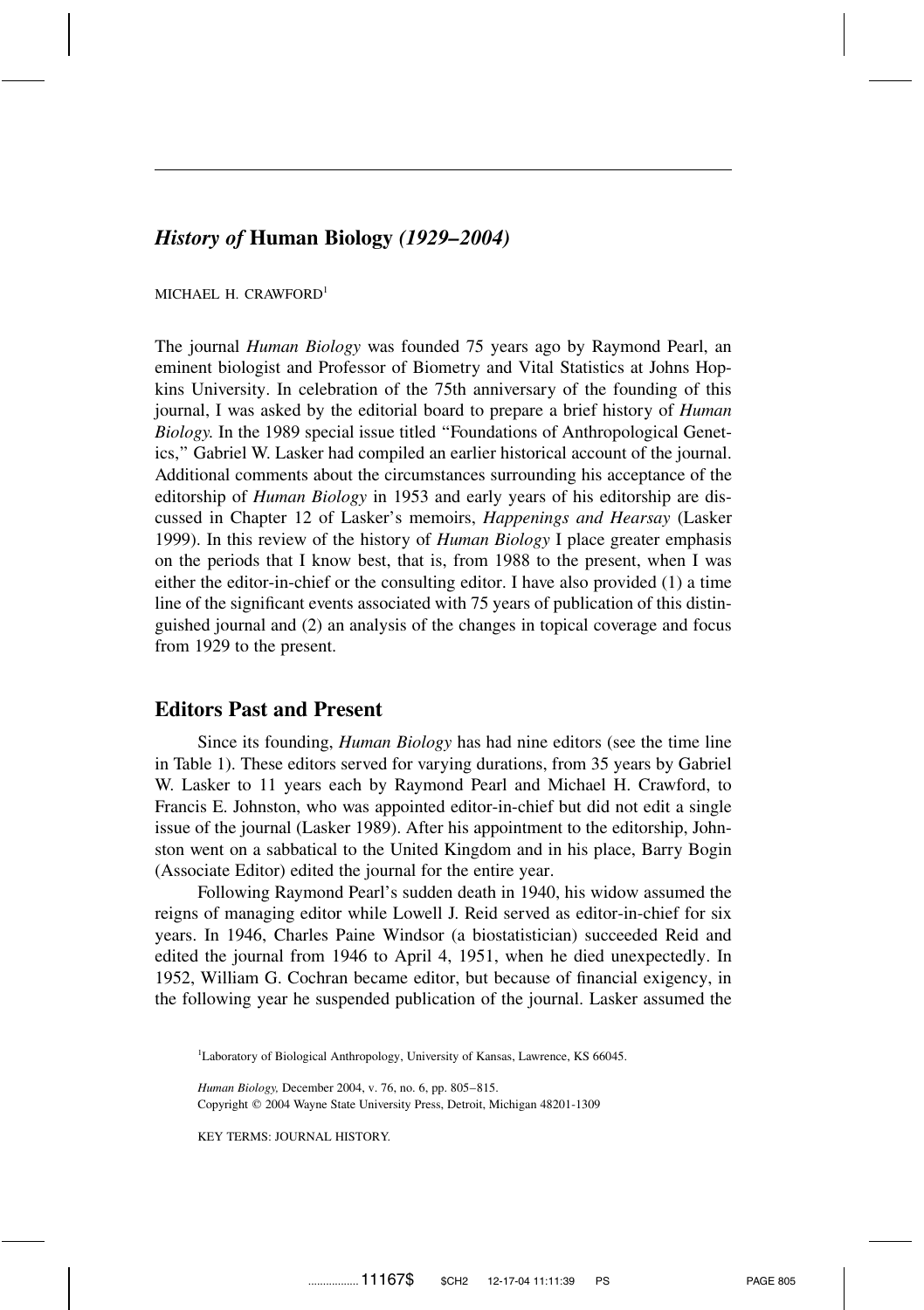**Table 1.** Time Line of the Significant Events in the History of *Human Biology*: 1929– 2004

| Date      | Events                                                                                                                                                                           |
|-----------|----------------------------------------------------------------------------------------------------------------------------------------------------------------------------------|
| 1929      | Raymond Pearl (Professor of Biometry and Vital Statistics, School of Hygiene<br>and Public Health, Johns Hopkins University) founds the journal and becomes<br>its first editor. |
| 1929      | Warwick and York Inc. (Baltimore) publishes volumes 1 and 2.                                                                                                                     |
| 1931-1954 | Johns Hopkins University Press publishes succeeding volumes.                                                                                                                     |
| 1940      | Pearl dies suddenly. His wife (Maud DeWitt Pearl) becomes the managing editor<br>and Lowell J. Read becomes editor.                                                              |
| 1946      | Charles P. Windsor (a biostatistician) assumes the editorship.                                                                                                                   |
| 1952      | William G. Cochran (a biostatistician) becomes editor.                                                                                                                           |
| 1953      | Journal suspends publication of articles.                                                                                                                                        |
| 1953      | Gabriel W. Lasker (physical anthropologist in the Department of Anatomy, Wayne<br>State University Medical School) assumes editorship.                                           |
| 1953      | Five Associate Editors named: Josef Brozek, Bentley Glass, Donald Mainland,<br>James Spuhler, and William L. Straus Jr.                                                          |
| 1954      | Wayne State University Press becomes the publisher of the journal.                                                                                                               |
| 1962      | Formal affiliation is established with the British Society for the Study of Human<br>Biology (SSHB).                                                                             |
| 1962      | James Tanner is named co-editor.                                                                                                                                                 |
| 1974      | SSHB founds its own journal, Annals of Human Biology.                                                                                                                            |
| 1974      | Human Biology Council (HBC) becomes the sponsor of <i>Human Biology</i> .                                                                                                        |
| 1987      | Executive Committee of the Human Biology Council names Francis E. Johnston<br>editor.                                                                                            |
| 1987      | Commercial press Alan R. Liss Inc. unsuccessfully attempts to buy out<br>Human Biology from Wayne State University Press.                                                        |
| 1987      | The Human Biology Council establishes a new journal, the American Journal of<br>Human Biology.                                                                                   |
| 1988      | Wayne State University Press appoints Michael H. Crawford the new editor-in-chief<br>of Human Biology.                                                                           |
| 1988      | Direction of the journal changed from general human biology to anthropological<br>genetics.                                                                                      |
| 1995      | American Association of Anthropological Genetics (AAAG) becomes the official<br>sponsor of Human Biology.                                                                        |
| 1999      | Michael H. Crawford steps down as editor-in-chief.                                                                                                                               |
| 1999      | Committee of AAAG and Wayne State University Press appoint Dennis H.<br>O'Rourke (University of Utah) as editor-in-chief.                                                        |
| 2003      | Sarah Williams-Blangero (Southwest Foundation for Biomedical Research) is<br>appointed editor-in-chief, after Dennis O'Rourke steps down.                                        |

editorship of the journal in 1953 and set it on a solid financial foundation by securing grants from the Wenner–Gren Foundation for Anthropological Research and the National Science Foundation to underwrite the publication and purchase of the journal. Ownership of the journal was transferred from Johns Hopkins University Press to Wayne State University Press in 1954.

Lasker continued to serve as editor for an unprecedented period of time,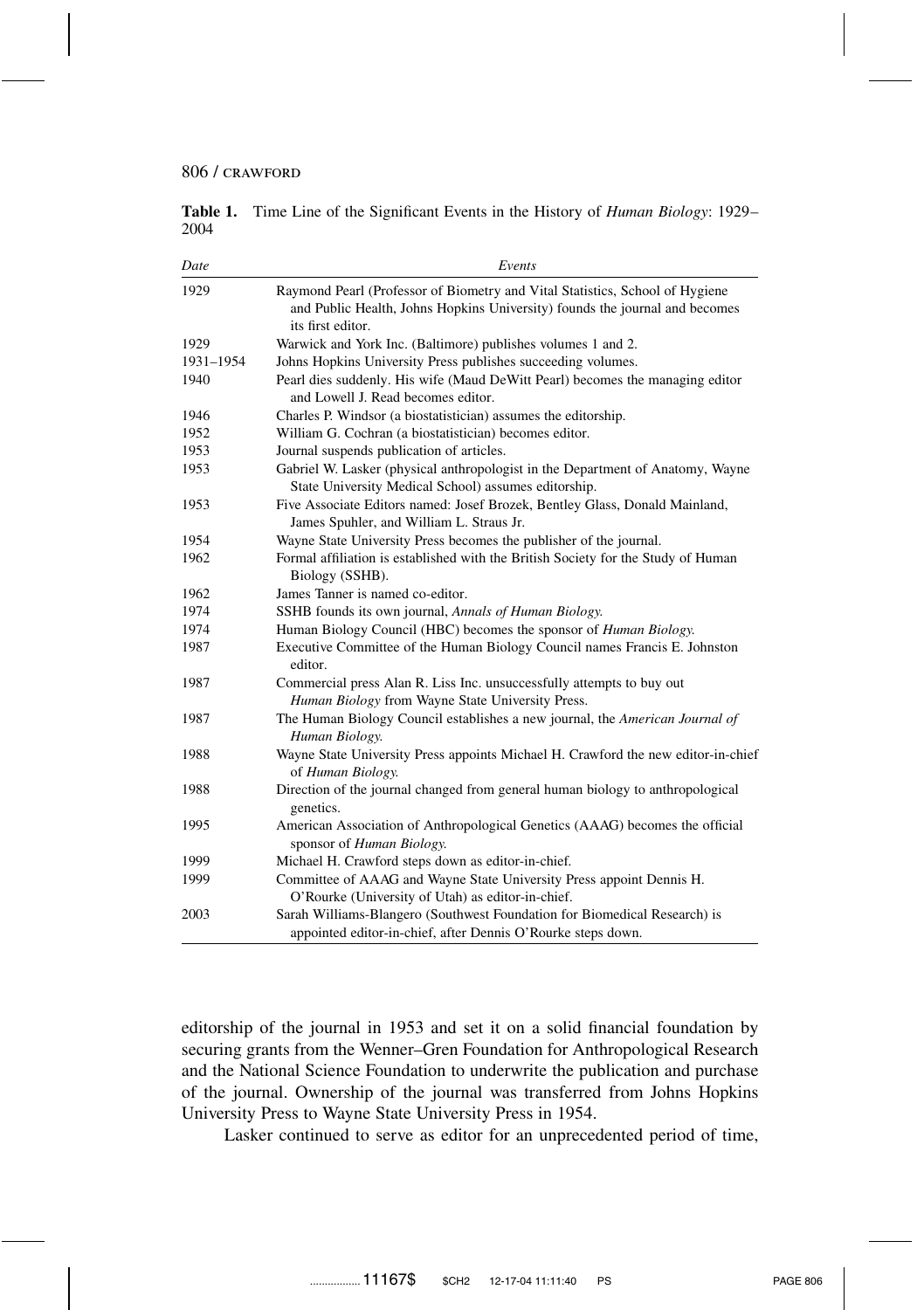from 1953 to 1988. As I learned much later, an editorship requires a tremendous investment of time, at a cost to one's own research. I once asked Lasker why he continued serving as editor for all of those years. He explained to me that, although he was a physical anthropologist, his primary appointment was in a Department of Anatomy at Wayne State University. He believed that by editing one of the top journals in the field, he could keep up with the developments in the field and have some effect on its direction. For 35 years, Lasker gently guided *Human Biology* and had considerable intellectual impact on the field. In particular, he assisted the overthrow of the concept of typological race and the preoccupation of physical anthropologists with racial classification. In its stead, Lasker promoted a focus on human variation and its evolutionary causes. He was particularly kind to young and non-U.S. authors by helping them with the writing style of their articles and the vagaries of the English language and even instructing many of them on how to best analyze and present their research data.

In 1987, the publications committee of the Human Biology Council reached a decision that it was time to replace Gabriel Lasker with a younger editor, and Francis Johnston was appointed. Johnston complained to the Human Biology Council about the difficulties of dealing with the director of Wayne State University Press. This friction precipitated an attempted buyout of the journal by a commercial press, Alan R. Liss Inc. Wayne State University Press refused the offer, and the Human Biology Council disassociated itself from the Press and created a new journal, the *American Journal of Human Biology.* With the establishment of this new journal, *Human Biology* was left without an editor or an editorial board, and it had no academic or financial sponsorship by a professional organization. The 1988 volume of the journal did not list either an editor-in-chief or an official editorial board; it merely listed the names of scholars who contributed to its publication.

In the fall of 1988, I was approached by a committee consisting of Gabriel W. Lasker, Michael Little (a former editorial board member), and Alice Nigoghosian (associate director of Wayne State University Press) and offered the editorship of the journal. As a graduate student at the University of Washington, I had spent many hours in the stacks of Suzzallo Library, reading back issues of *Human Biology*. Because this journal played a pivotal role in my maturation as a scholar, I did not want to see it disappear off the bookshelves. After a series of meetings and discussions, I accepted the editorship, but with several provisos. First, I wanted the focus of the journal to be modified from general human biology to anthropological genetics in the broadest sense. By this, I meant that the journal would continue publishing articles on growth, demography, disease, morphology, and behavior—but only from a genetic perspective. Second, I wanted the journal to become more international in its publications and readership. In this way, the journal would establish its own academic and topical niche and would not directly compete with the *American Journal of Human Biology.* In addition, I felt that the large number of institutional subscriptions to the journal assured its financial survivorship during a period when most university libraries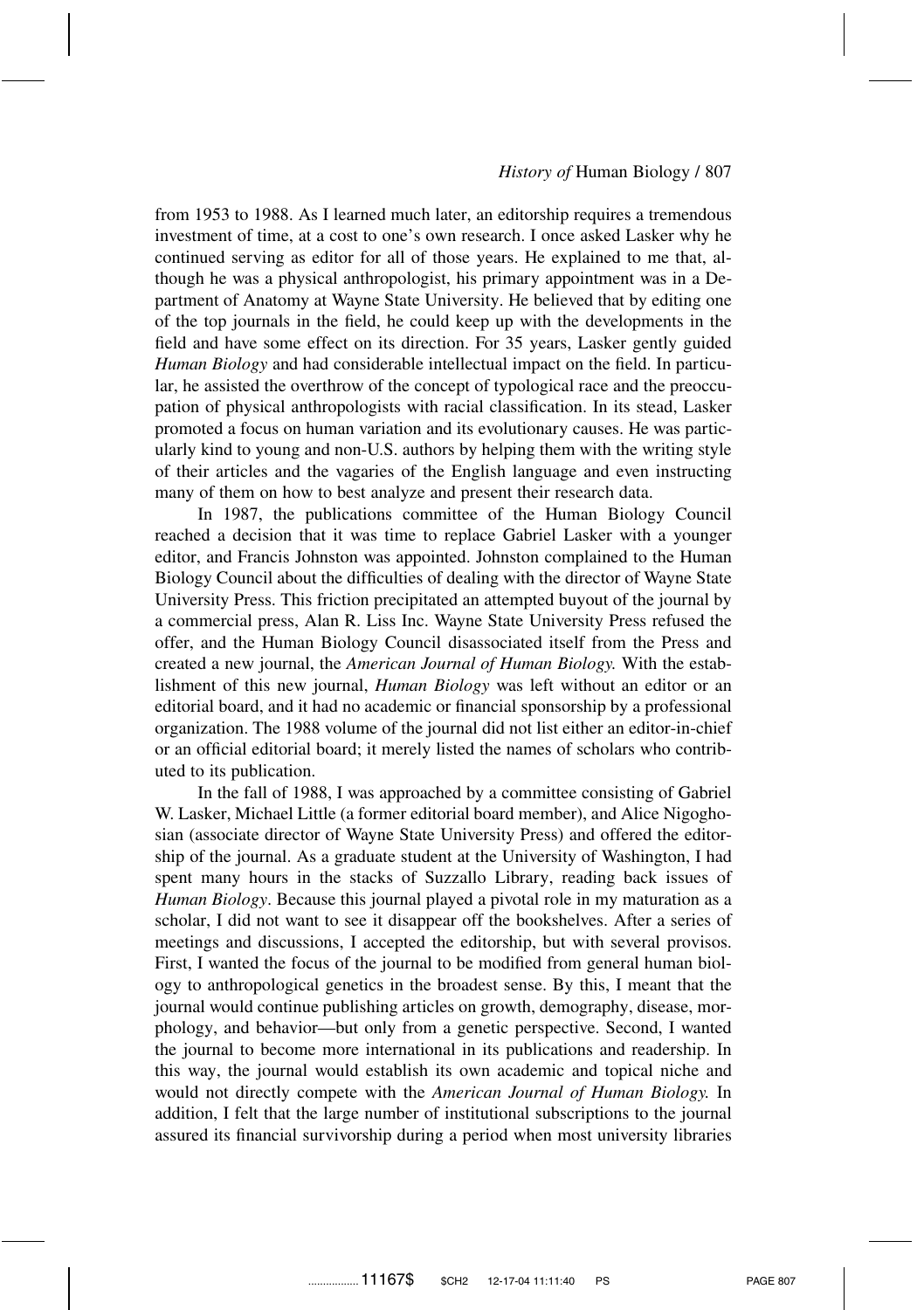were downsizing their collections. Libraries were less likely to discontinue a journal that dated back to 1929, whereas a new journal faced a major challenge of building up institutional subscriptions at a time when commercial presses were buying out university-subsidized journals and raising the costs of institutional subscriptions to astronomic levels.

## **Foundations of Anthropological Genetics**

When I assumed editorship of the journal in November 1988, there were few manuscripts left in the larder. Most of the high-quality manuscripts had been submitted to the former editor and went with him to the *American Journal of Human Biology.* However, I had a sufficient number of manuscripts to fill the first four issues of 1989 but few manuscripts for the last two issues of the year. Kenneth Weiss, a colleague at Pennsylvania State University and a member of the editorial board, suggested that in honor of the 60th anniversary of the founding of the journal I consider reprinting some of the classics that graced the pages of *Human Biology*. Not only would this option temporarily solve the problem of the shortage of manuscripts, but it would also centralize under a single cover a collection of highly significant articles. Initially, I considered whether a special issue would be of sufficient interest to the anthropological genetic readership. I decided to select only those articles that had set the foundation for anthropological genetics. This collection of articles could be made more current by the addition of updates, written by the original authors. Given the thousands of articles that appeared in *Human Biology* from 1929 to 1989, a decision had to be reached about which articles were the most significant. I contacted Gabriel Lasker, and he agreed to assist me in the selection of the contents of the special issue. We applied the following criteria: (1) The articles had to be based on seminal research in anthropological genetics; (2) the research had to be widely recognized and cited; (3) the article had to be representative of a large body of research that contributed to evolutionary theory; (4) the publication had to withstand the test of time; that is, no article was selected if it had been published after 1980 (Crawford and Lasker 1989).

The classic articles that were selected included the research of a number of pioneers in population genetics and anthropological genetics. The classics selected for the special issue included research by J.B.S. Haldane (analysis of geographic variation in Europe of the ABO blood group frequencies), J.F. Crow (two articles, one on the use of isonymy to estimate inbreeding and the other on the use of demographic parameters to estimate the opportunity of natural selection), J.V. Neel (reconstruction of past evolution through the study of Amazonian populations), F.B. Livingstone (the effects of the introduction of agriculture on mosquito breeding and infection from malaria), J.N. Spuhler (application of Sewall Wright's pathway measure of inbreeding in Ramah Navajo), D.F. Roberts (demographic characteristics of the Dinka populations and their application to the understanding of evolutionary theory), A.G. Motulsky (genetic resistance to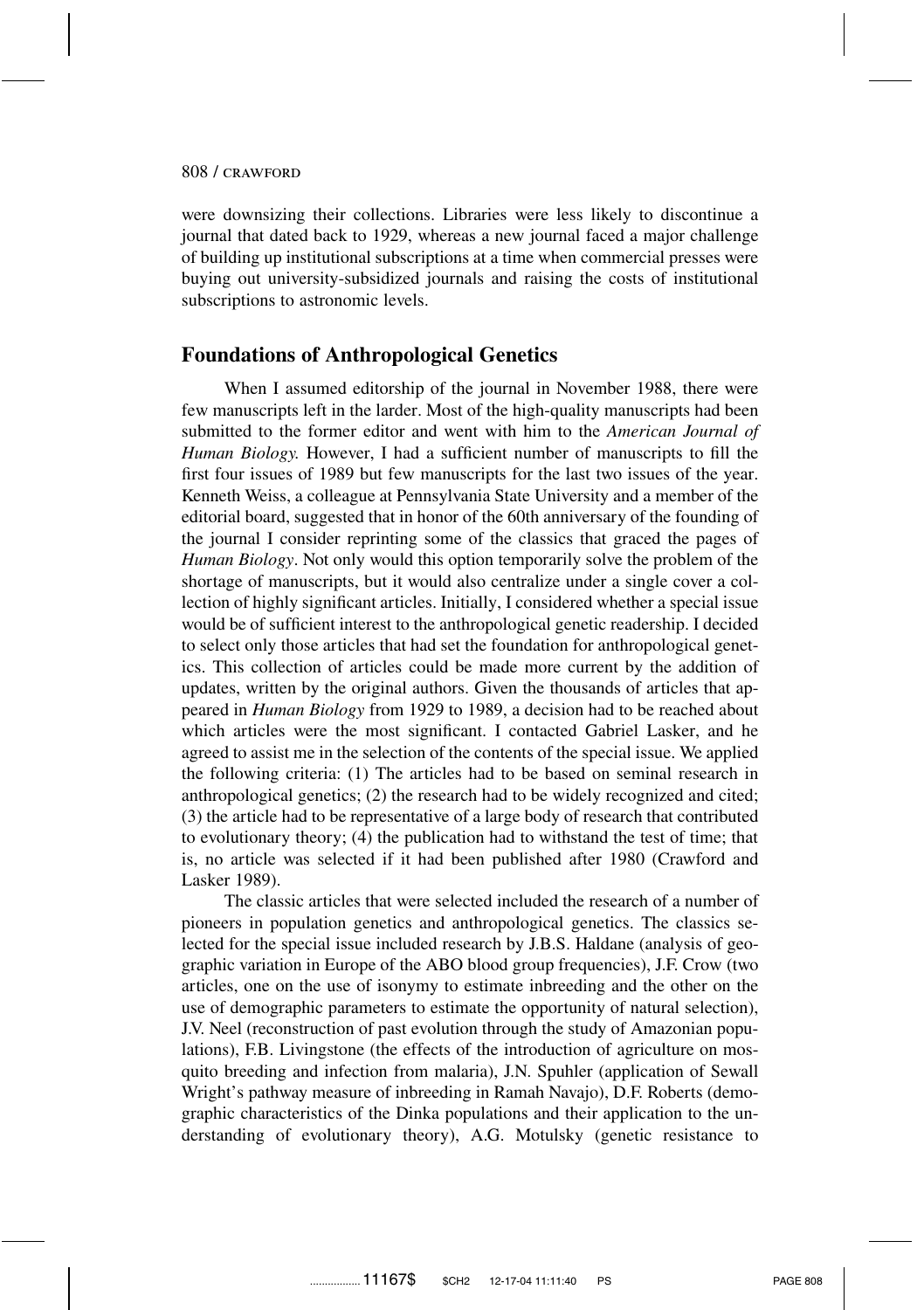infectious diseases in humans), M. Goodman (phylogenetic relationships of hominoids based on immunological evidence), and P.T. Thomas (the empirical evidence for monozygotic twins experiencing more similar environments). Because Haldane and Thomas had died, updates of their chapters had to be written by contemporary scientists, namely, Robert Sokal and David Hay. It was fascinating to read the updates by the original researchers many years after their articles were published and with the subsequent technological and methodological developments in their respective fields.

## **At the Helm (1988–2000)**

In 1989 the first issues of the journal under my editorship included a number of descriptive articles on growth and physiological processes as well as some articles on anthropological genetics. Within two years, the change to the publication of articles on anthropological genetics in the broadest sense had been completed. There was some initial uncertainty associated with the editing and publication of a journal by a novice, such as me. However, my highly experienced managing editor (Mimi Braverman) established a functioning editorial office that kept the journal on schedule for almost 10 consecutive years. During that time frame, the editing process went smoothly except for the occasional glitch with an author or two. The most difficult situations involved two cases of real or alleged plagiarism. In one case, I was contacted by an author who noted that a section of his article, which had originally been published in the journal *Science*, had been plagiarized and published in *Human Biology*. After investigating these allegations, it became apparent that there had been a copyright violation, and I had to reach a solution that was acceptable to both the aggrieved scholar and the editor of *Science*. The solution consisted of a letter of apology, written by the plagiarist, and an editorial by me, elucidating what constituted plagiarism. This satisfied the editors of *Science,* and I was able to close the investigations (Crawford 1993). The second allegation of plagiarism proved to be groundless and turned out to be a ploy concocted by a reviewer to delay the publication of an article by a peer so that he could publish similar data and secure publication precedence. This was clearly a case of conflict of interest as well as a clear violation of the ethical precepts of academia.

## **Shifts in Topical Foci**

In the first issue of *Human Biology*, Pearl outlined the central mission of the new journal as ''a medium for the publication of results of original research in all fields of human biology, including physical and general anthropology, anthropometry, vital statistics, human heredity, and eugenics, prehistory, human anatomy, sociology, constitutional pathology, and psychobiology'' (Pearl, 1929, p. 1). The first issue of the first volume was primarily focused on studies of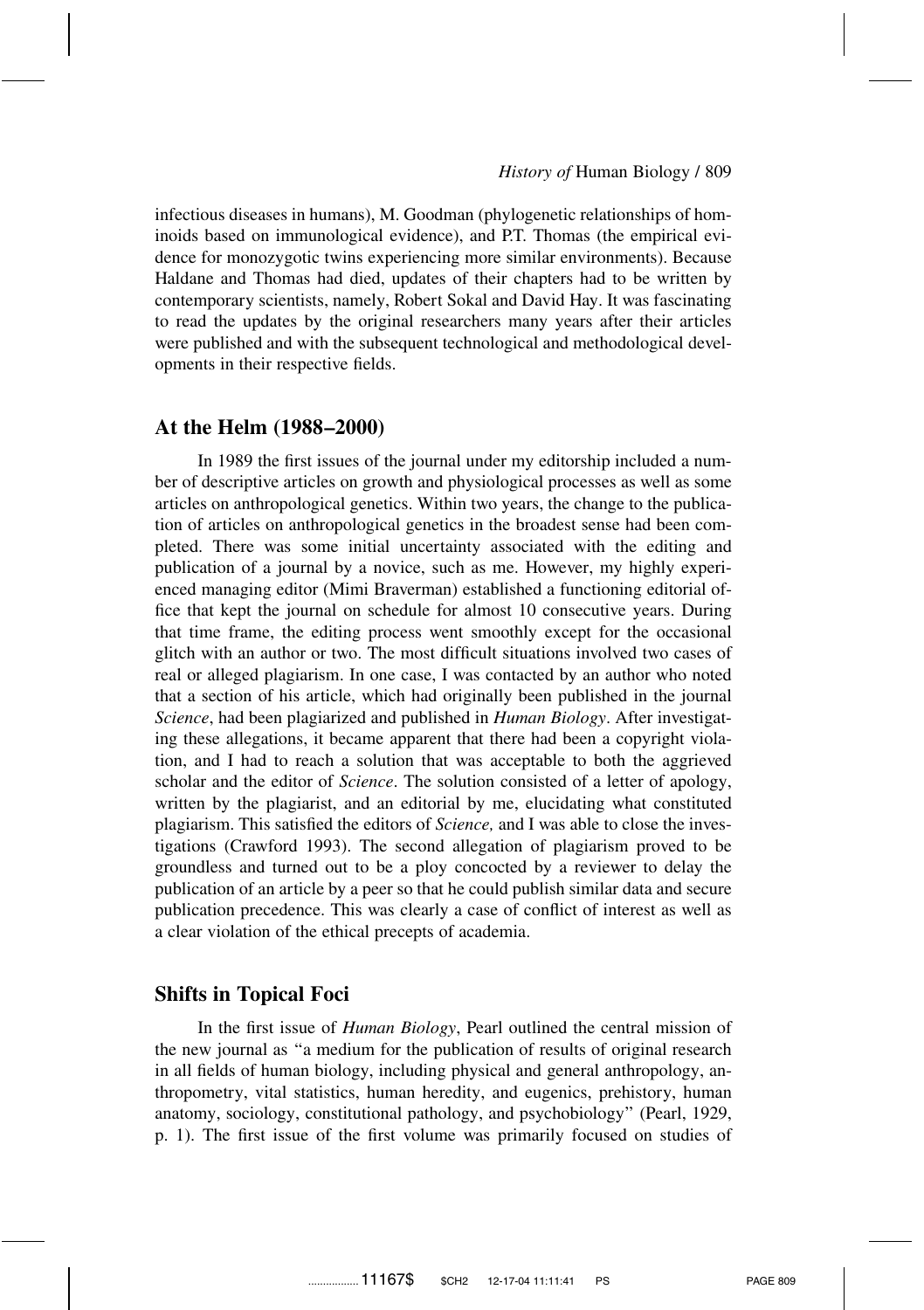human constitution and disease. It included articles by T. Wingate Todd (morphology of African Americans), Charles B. Davenport (race and mental capacity), and Raymond Pearl (method for studying the relationship between constitution and disease). The editorial board of the first issue included Charles Davenport (psychologist) and anthropologists Ales Hrdlicka (Smithsonian Institution) and Clark Wissler (American Museum of Natural History). The first volume of the journal contained a broad mélange of topics, from William K. Gregory's article on hominid phylogeny to Melville Herskovits's thoughts on social selection in American blacks and the formation of human ''types.'' During the first year, articles were written by eminent scientists, such as demographer A.J. Lotka (the spread of generations), geneticist Laurence H. Snyder (blood groups and racial classification), physical anthropologist Earnest A. Hooton (functional theories of primate evolution), and anatomist Adolph H. Schultz (the anatomy of primates). Irene Barnes published a landmark article in volume 1, demonstrating that skin pigmentation in humans was not inherited by blending, nor was it Mendelian in nature; instead it was caused by multiple factors. Thus issue 3 of the first volume contained an early attempt at applying quantitative genetics to complex phenotypes.

The tables of contents of issues of *Human Biology* reflect the interests and underlying scientific philosophies of its editors. During the first decade of Raymond Pearl's editorship, a strong emphasis was placed on demography; almost 25% of the articles that graced the pages of the journal were on some facet of demography. Other topics that were disproportionately covered during the first decade, 1929–1938, included human constitution, racial types and disease, growth and development, and osteology and anatomy. Articles on these topics continued to be published in the journal until Pearl's death in 1941. However, demography and growth remained primary staples of *Human Biology* until my editorship in 1989.

Articles on racial taxonomy, constitutional types and disease, osteology and anatomy were common fare during the first decade of the journal. At that time there was preoccupation by the genetics community with the study of twins, and 19 articles appeared on various facets of twin research. In the early 1940s, several innovative articles appeared in *Human Biology* on blood group genetics, including the study by Haldane of the geographic distribution of the ABO blood group system in Europe. This article anticipated the more statistically sophisticated synthetic gene mapping methods of Cavalli-Sforza, developed in the 1980s. In addition, Candela's classic article on the use of Rhesus blood group variation in Europe to document gene flow from Central Asia appeared in a 1942 issue of the journal. Except for these classics, few articles on genetics were featured in the journal during the first two decades of its gestation.

During World War II, the number of articles published per issue was reduced to 2 or 3, with the average size of an issue being approximately 80 pages. With the shortages of the war, the page count for the yearly volume dipped to a total of 318 pages for 4 issues in 1944. In contrast, during the period of 1929–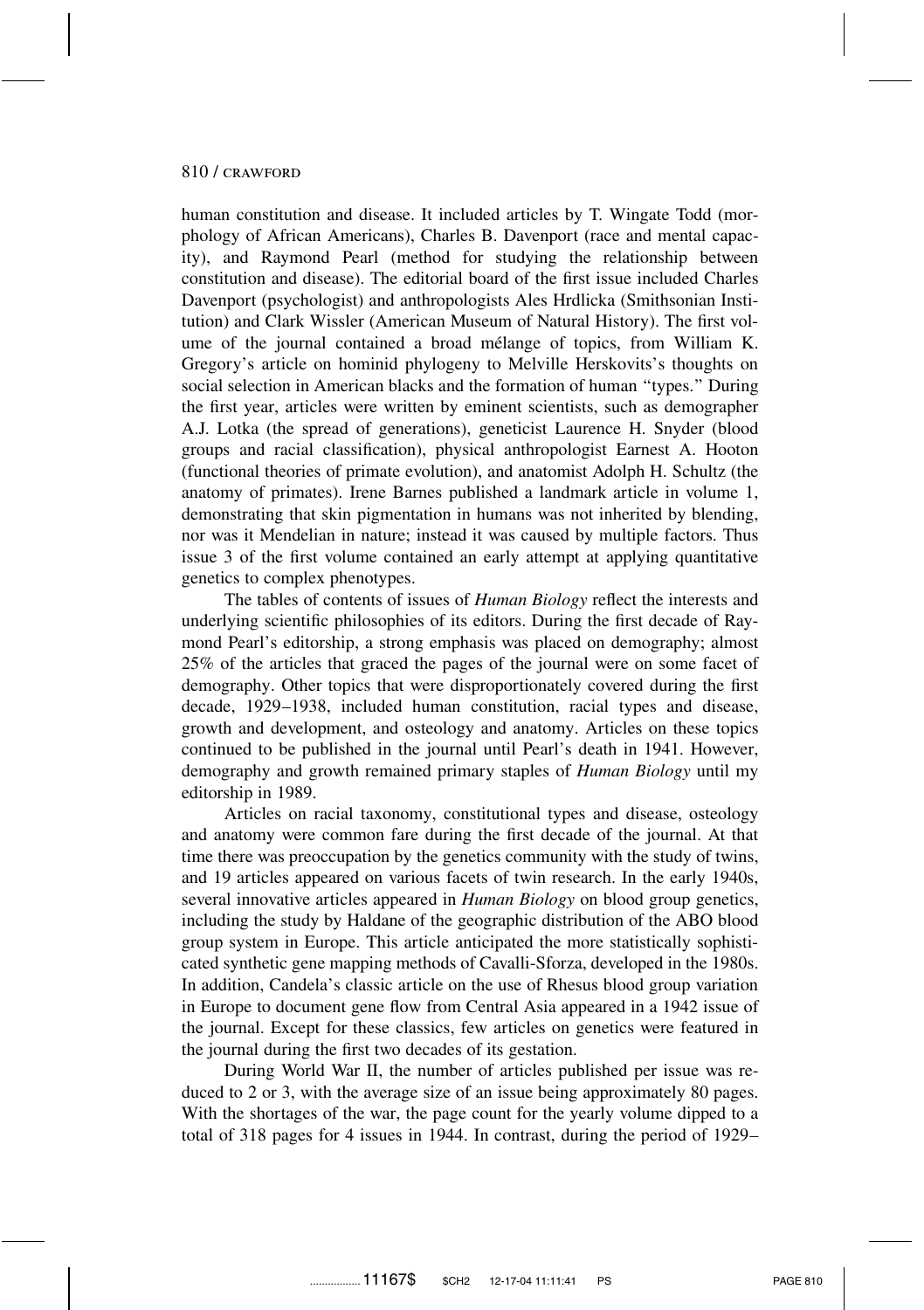1938, an issue of *Human Biology* contained on average more than 6.2 articles plus notes. In the following decade the average size of the issues shrunk to 4.3 articles, and the number of articles on demography was reduced to  $11\%$  in 1949– 1958 and 13% in 1959–1968. The entire combined volume for 1946–1947 contained only 13 articles and 269 pages, with the prominent section on Recent Literature, featured in all issues since 1929, excised from the journal. Wartime issues of *Human Biology* contained articles that reflected the war effort and the availability of recruits for study.

During Charles Windsor's editorship (1946–1950), there was a significant increase in the number of statistical and methodological articles that appeared in *Human Biology*. During a three-year span, nine articles were published by luminaries such as Lotka, Tuckey, and Windsor on various statistical approaches to data. Windsor, who was a biostatistician, was able to attract first-rate statisticians to contribute significant articles to the journal. When Windsor unexpectedly died in 1951, he was succeeded by William C. Cochran, another biostatistician from Johns Hopkins University. However, in 1953 Cochran suspended the publication of the journal because of financial reasons.

Gabriel Ward Lasker, a physical anthropologist trained at Harvard University by Earnest Hooton, assumed the editorship of *Human Biology* in 1953. He appointed a five-member editorial board consisting of Bentley Glass, James Spuhler, Joseph Brozek, Donald Mainland, and William L. Straus. This board differed from earlier ones in that it had a strong genetic presence with Spuhler and Glass, with physical anthropology represented by Straus and Lasker. This anthropological genetic imprint was particularly noticeable during the first decade of Lasker's editorship with the publication of a number of classics in the field. In 1953 an article appeared in the journal, co-authored by James Spuhler and Clyde Kluckhohn, applying Sewall Wright's pathway method for calculating inbreeding coefficients in the Ramah Navajo population. In the following year, an article by J.W. Eaton and A.J. Mayer on the social biology of high fertility among Hutterites provided a unique estimate of human fecundity, with the median family size of 10.4 children per woman at the completion of her reproductive career. In 1958, James F. Crow formulated a method to estimate the opportunities for natural selection in a population by measuring demographic parameters fertility and mortality. In 1960, Lasker organized and published a special issue of *Human Biology* that contained several highly significant publications, including one by Arno G. Motulsky on metabolic polymorphisms and the role of infectious disease in human evolution and Frank B. Livingstone's classic article on natural selection, disease, and ongoing human evolution (see Appendix).

The 1970s and 1980s saw a plethora of articles on growth and development dominating the pages of *Human Biology*. A total of 144 articles on growth, development, and constitution, or an average of 14.4 articles on this topic in each volume, appeared in the journal from 1970 to 1979. Demography and physiology were the next most frequent topics covered during this time frame. In 1980, in an article in *Human Biology*, James F. Crow, further elaborated on the original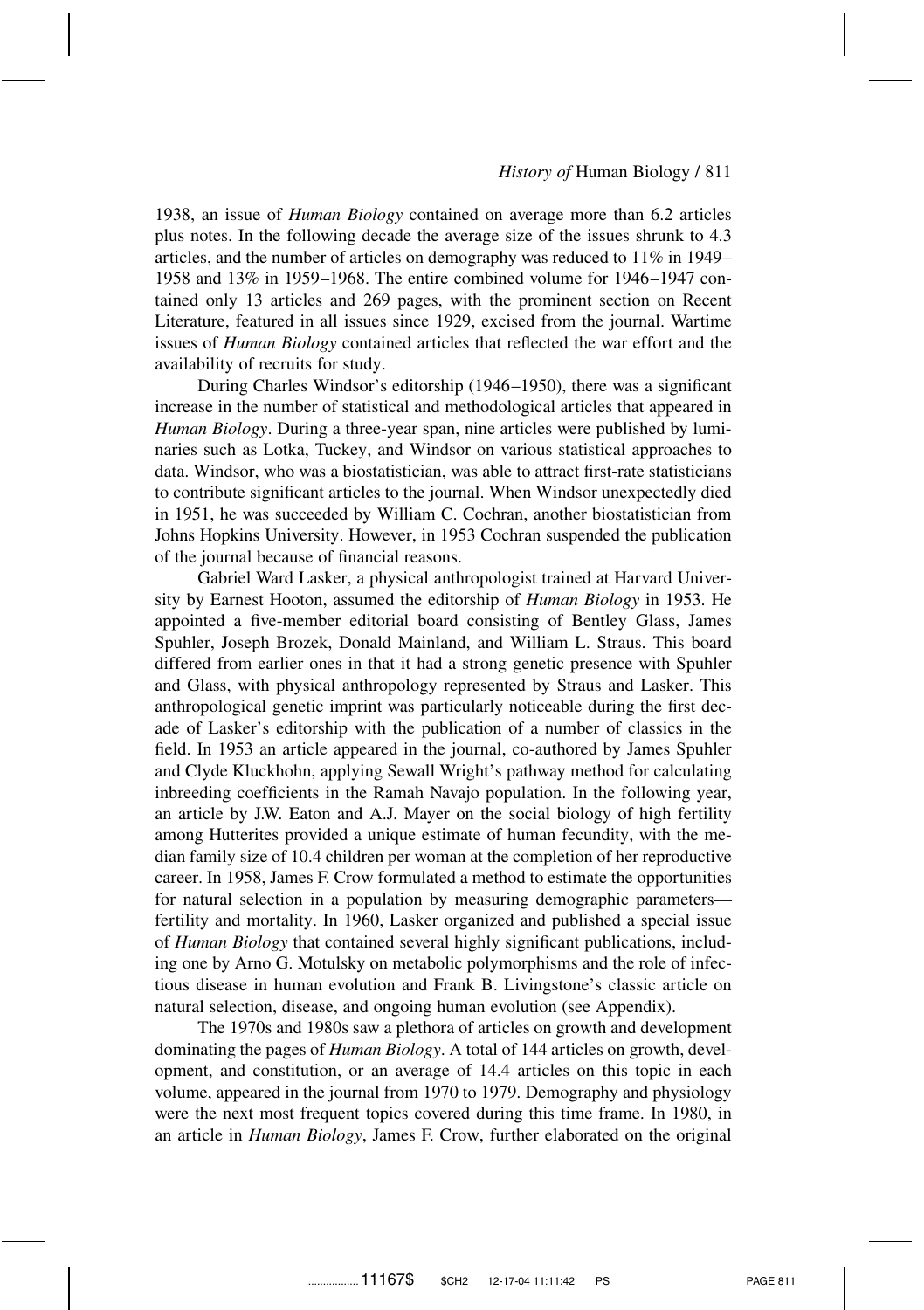formulations by Crow and Mange (1965) of inbreeding through the incidence of isonymy and isonymous marriages in populations. In the three decades that followed, Lasker applied these formulations to a variety of populations (Lasker, 1977, 1985, 1988). With many of the publications on the use of isonymy appearing in *Human Biology*, the journal almost became synonymous with this approach to the study of genetic structure.

The 1980s featured major methodological breakthroughs that facilitated the direct manipulation and study of DNA. These developments in methodology are discussed in my introduction to the special issue of *Human Biology* titled ''Anthropological Genetics in the 21st Century.'' This methodological revolution had significant effects on anthropological genetics in the reconstruction of the human diaspora, study of human variation, and the mapping of genes associated with complex phenotypes. During the 1990s, the use of gene products, blood groups, and proteins of the blood were abandoned (often uncritically) to be replaced by the more informative DNA markers, such as mitochondrial DNA, nonrecombining portions of the Y chromosomes (*NRY*), short tandem repeats (STRs), variable number of tandem repeats (VNTRs), and various regions of the genome that code for protein. Thus the 1990s witnessed a shift in the contents of *Human Biology,* with greater emphasis being placed on the use of DNA markers rather than gene product frequencies for the reconstruction of human population movements and the mapping of complex phenotypes.

## **Special Issues of** *Human Biology*

Although the journal had sporadically featured a few topical special issues, when I became editor, I decided to publish at least one special issue per year. During my tenure as editor, 12 special issues were published (see Appendix). A number of these special issues were highly innovative and included coverage of cutting-edge research and methodology. In particular, the genetic-epidemiological issue edited by John Blangero and Sarah Williams-Blangero and the issue edited by Jeff Gilger and Scott Hershberger on human behavioral genetics contributed much to anthropological genetics. These special issues permitted the exploration of various anthropological genetic topics in depth and provided an opportunity to publish articles about background information to anthropological genetics (e.g., prehistory, linguistics, history, sociocultural descriptions) that might otherwise have been deemed outside the scope of the journal.

# **Establishment of the American Association of Anthropological Genetics**

In 1993 a group of anthropological geneticists began meeting informally to discuss the latest breakthroughs in molecular genetics and to determine how these methodological and analytical developments would impact on our synthetic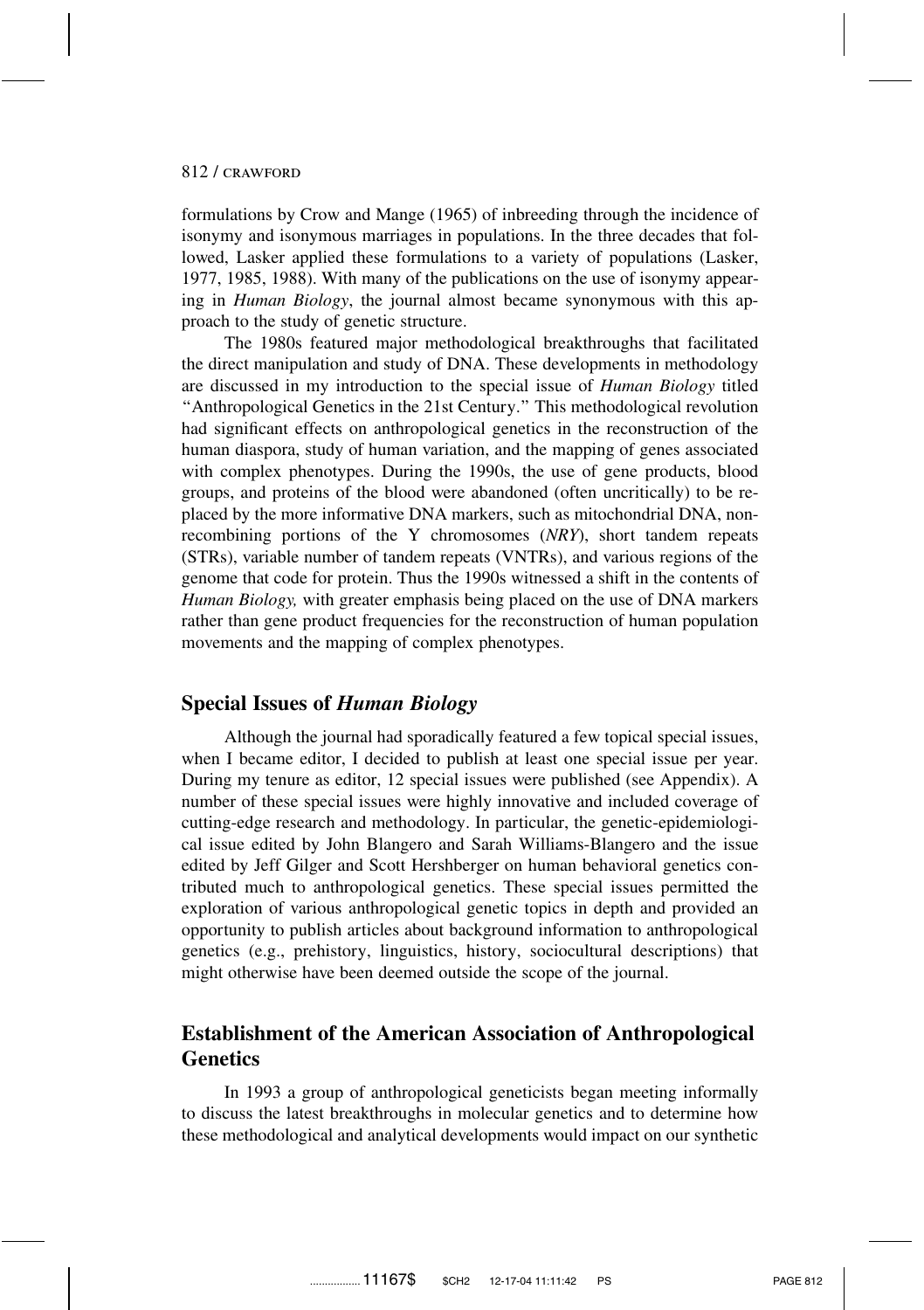field. The earliest meeting was organized by Moses Schanfield at the Analytical Genetic Testing Center (AGTC) in Denver, Colorado. Primarily, faculty and graduate students from the Universities of Kansas and Utah, staff from AGTC, and a few additional scholars from other universities found their way to Denver. Representatives from the few additional universities and colleges learned about this gathering by word of mouth. The purpose of this meeting was to share, on an informal basis, our research experiences in anthropological genetics and molecular genetics. During the first meeting in Denver in 1993, an agreement was reached among the participants to organize a professional association devoted to anthropological genetics and to develop bylaws for the association. The success of this initial meeting prompted the AGTC to sponsor a reception and open house for AAAG members during the AAPA national meeting in Denver the following year. It was at the first business meeting of the AAAG, held during the 1994 AAPA meetings, that the bylaws were approved, first elections were held, and the association officers were chosen. Other ''workshops'' were organized and held at the Southwest Foundation for Biomedical Research in San Antonio (on genetic epidemiology), Mexico City (application of HLA to anthropological genetics), and the University of Wisconsin at Milwaukee (ethics of field research). These workshops provided a forum for discussion plus a review of the latest developments in related fields. The core of the organizers of these workshops established AAAG in part to provide the intellectual leadership for *Human Biology*. Wayne State University Press formalized the partnership with the AAAG as the professional organization that sponsored the journal. To get a broad view of the goals and bylaws of the AAAG, see their Web site: http://www.ac.wwu.edu/  $\sim$ aaag.

## **A New Generation of Editors**

In 1999 I decided to step down and to pass the editorship to the next generation of scholars (Crawford 2000). I had learned what I could about the process of scientific publication and had accomplished most of the goals that I had set out, namely, to shift the orientation of the journal to anthropological genetics, to further internationalize the journal, and to provide a stable financial and academic backing for the journal. However, given the unique opportunity to set the stage for anthropological genetics in the 21st century, I wanted to edit the first issue of the journal of the new millennium and then to hand the reigns over to the new editor.

In 1999 Dennis O'Rourke, an anthropological geneticist from the University of Utah, was selected as the new editor by a committee made up of representatives of the AAAG and Wayne State University Press. His administrative credentials were impeccable and included a term as program director at the National Science Foundation and chair of the Department of Anthropology and Associate Dean at the University of Utah. His broad academic interests, within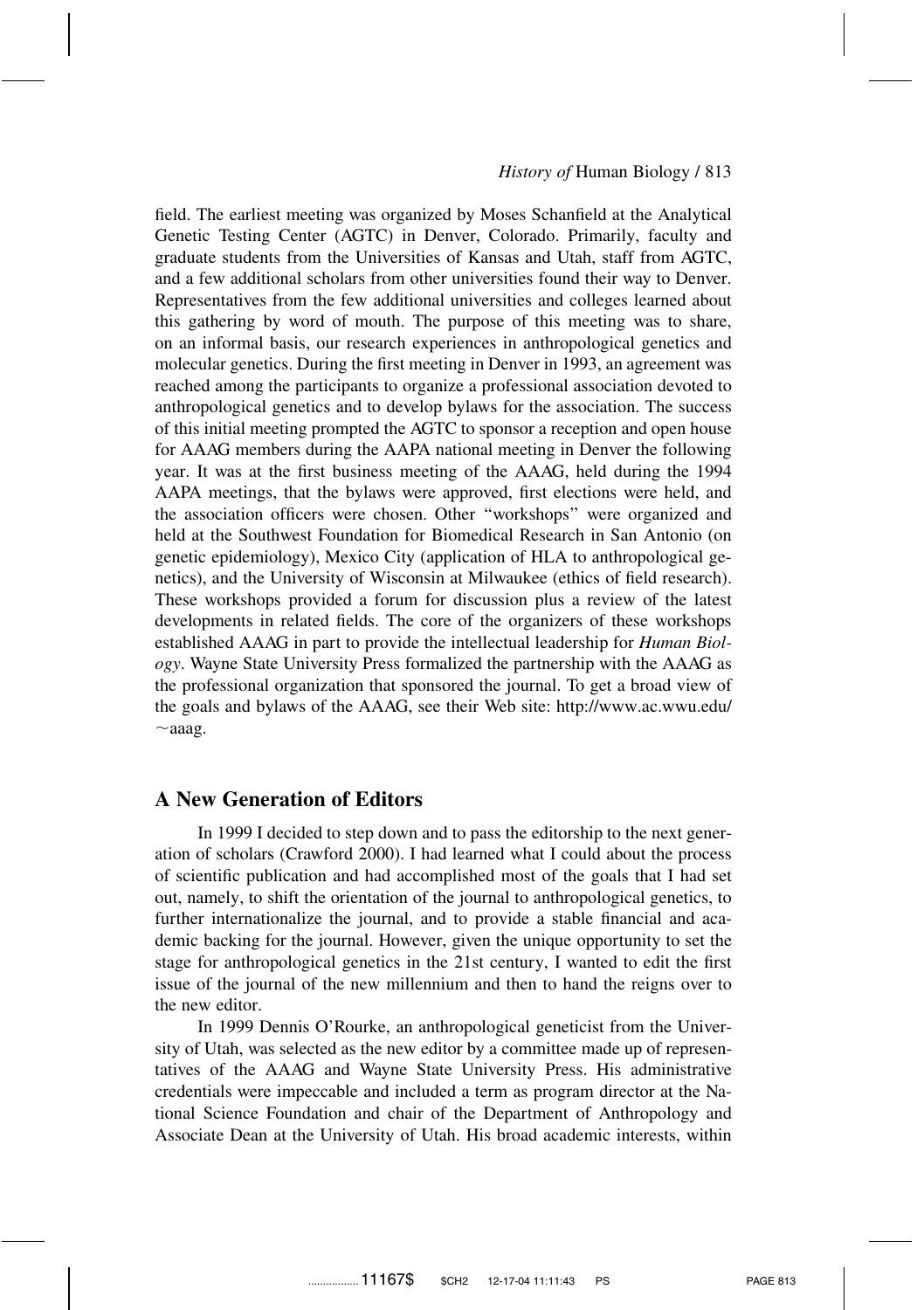anthropological genetics, included the reconstruction of the peopling of the Americas through the use of ancient DNA, geographic distributions of genes through the use of synthetic gene maps, and the quantitative genetics of psychiatric conditions.

The transition to the new editorship went smoothly, with Dennis O'Rourke publishing the second issue of 2000 volume year. Through his editorship, the primary focus of the journal continued to be anthropological genetics. Brian Suarez, a distinguished genetic epidemiologist at Washington University, St. Louis, served as the associate editor of the journal. Unfortunately, O'Rourke received little support from the administration of his university with respect to release time for editing the journal and thus was torn between his extensive research program in ancient DNA and the time-consuming process of publishing six issues of the journal per year. After serving four years as editor, he decided to step down and devote more time to his research.

A committee consisting of a representative of Wayne State University Press (Alice Nigoghosian), an officer of the AAAG, and a former associate editor of the journal, Tibor Koertvelyessy, and I met to discuss a successor for Dennis O'Rourke. We agreed that the most qualified applicant was Sarah Williams-Blangero, chair of the Department of Genetics, Southwest Foundation of Biomedical Research at San Antonio. Her interests included anthropological genetics and genetic epidemiology. Her appointment was at one of the top research centers in the world for genetic epidemiology, with a unique supporting cast of anthropological geneticists and human geneticists.

The new editing team (consisting of editor Sarah Williams-Blangero and dual associate editors, Michael Mahaney and Jeff T. Williams) provides a strong biomedical dimension to *Human Biology*. This outstanding group will be leading this venerable journal into the 21st century with a new blend of publications in anthropological genetics and biomedical research. It is hoped that the new editing team will continue to raise the citation index and the quality of publications. The future for *Human Biology* looks bright as more and more talented young researchers are entering the field of anthropological genetics and require an outlet for their professional voices.

## **Literature Cited**

- Crawford, M.H. 1993. Plagiarism and scientific communication. *Hum. Biol.* 65(5)687–688.
- Crawford, M.H. 2000. Editorial. *Hum. Biol.* 72(1):iii–iv.
- Crawford, M.H., and G.W. Lasker. 1989. Introduction to the Special Issue on Foundations of Anthropological Genetics. *Hum. Biol.* 61(5–6):v–vi.
- Crow, J.F., and A.P. Mange. 1965. Measurement of inbreeding from the frequency of marriage between persons of the same surname. *Eugen. Q.* 12:199–203.
- Lasker, G.W. 1977. A coefficient of relationship by isonymy: A method for estimating the genetic relationship between populations. *Hum. Biol.* 49:489–493.
- Lasker, G.W. 1985. *Surnames and Genetic Structure.* Cambridge: Cambridge University Press.